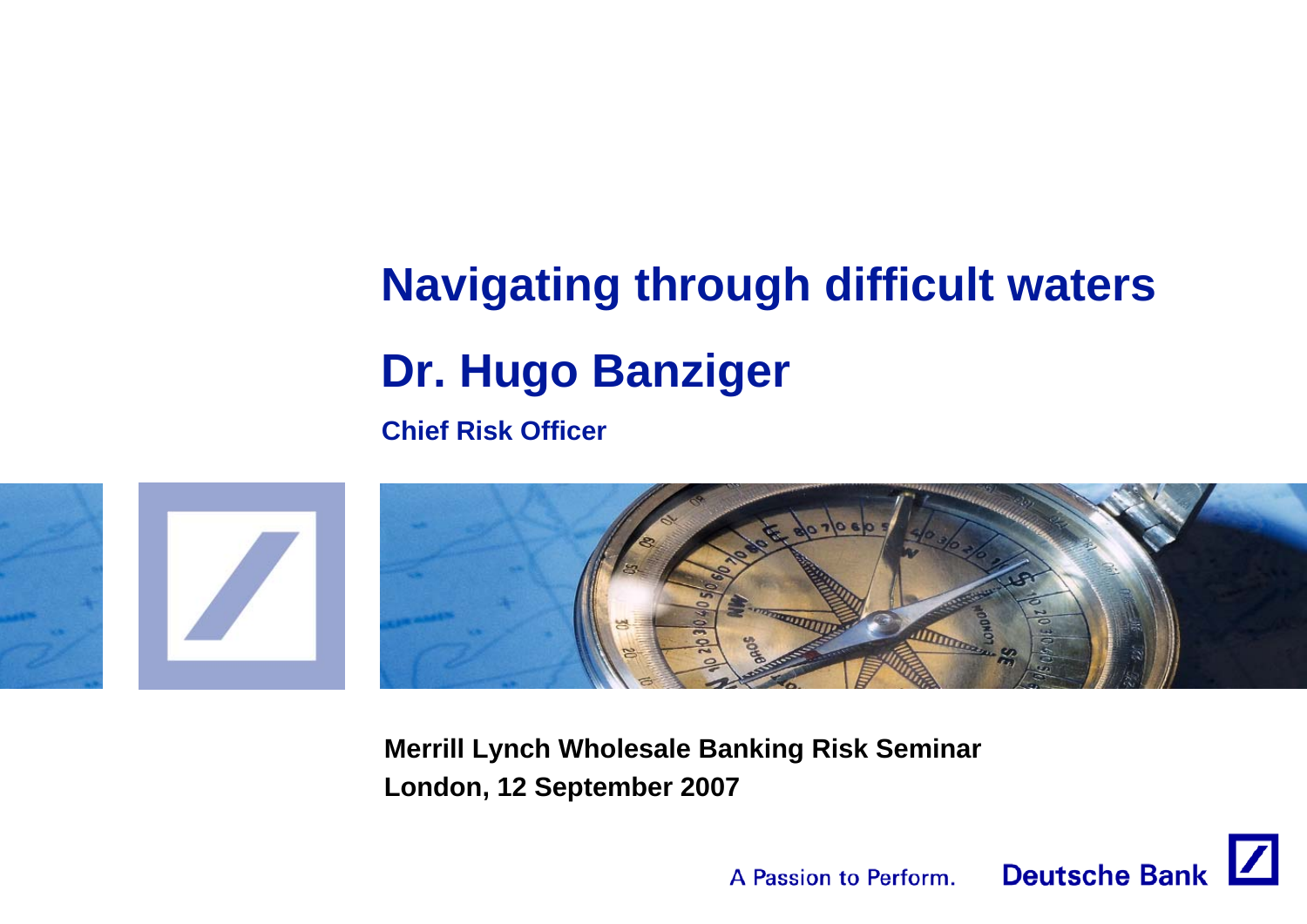### **Sub-prime mortgage woes unfold in three phases Concerns have moved beyond sub-prime, causing wider market dislocation**



\*Dow Jones North America CDX Crossover, 5-year, series 8 (index of CDS credit derivatives on 35 companies rated at the threshold of investment and speculative grade) *Sources: Bloomberg, DB Global Markets*



Investor Relations 09/07 · 2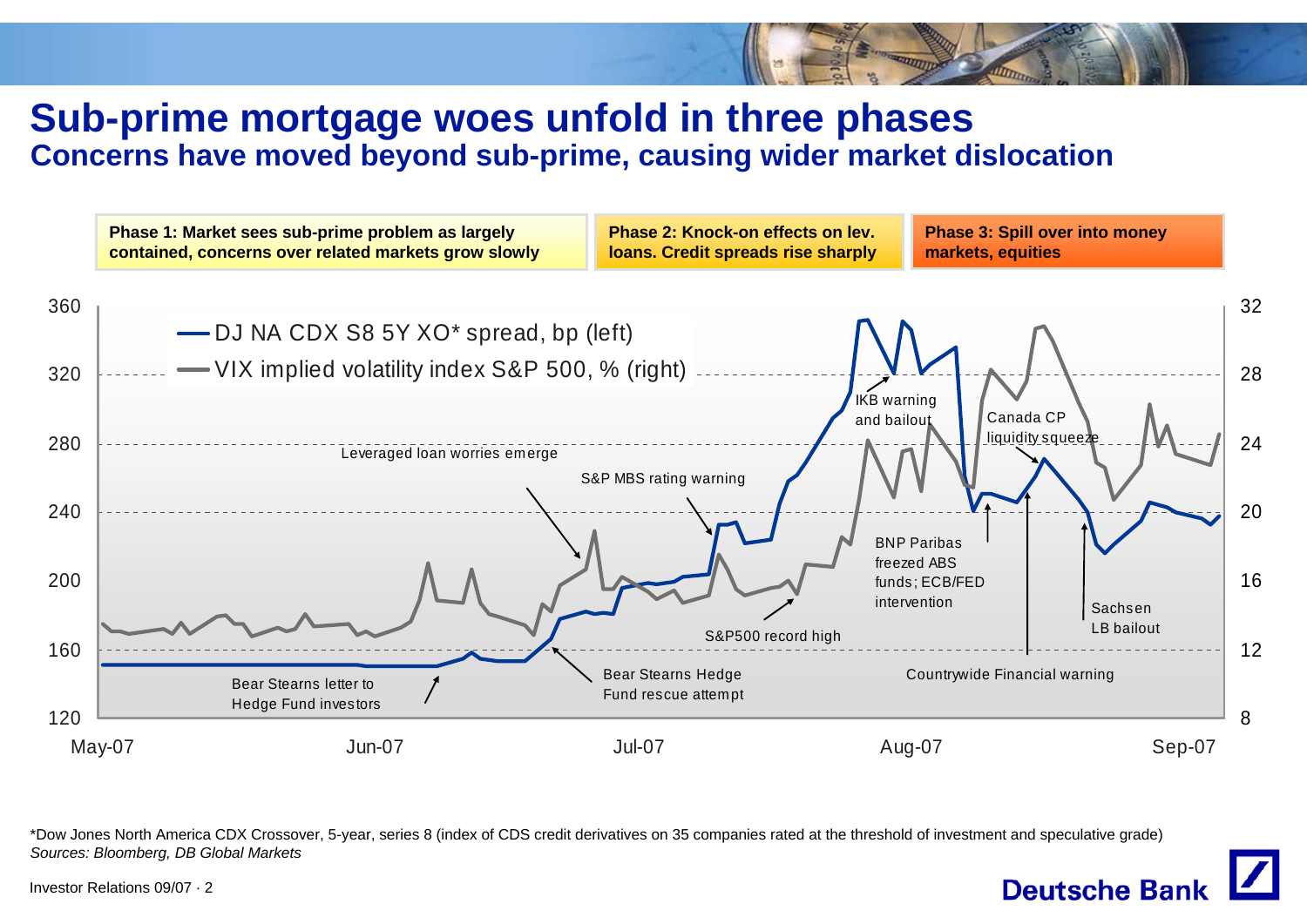### **Crisis started in sub-prime and leveraged loan markets… Significant, but limited credit losses started to affect other credit markets**

#### **Phase 1: Sub-prime & growing contagion fears**

- $\mathbb{R}^n$  Various estimates put credit losses related to subprime exposures at USD 100-150bn
- As such not big enough to cause large market dislocations as risk is widely distributed…
- **The Co**  ...but risk aversion rose due to low transparency on risk dispersal and rating agency actions
- $\mathcal{C}^{\mathcal{A}}$  Investors also began to worry over markets with similar characteristics (e.g. LBO/leveraged loans)



#### **Phase 2: Leveraged loan markets and LBOs**

- F. Amid record supply of new LBO deals, investors pushed back on aggressive structures and pricing
- CDO/CLO issuance slowdown negatively affects private equity/buyouts
- $\sim 10$  Concerns over M&A/LBO slowdown and banks' potential losses on leveraged loan commitments undermine equity markets
- Т. Re-pricing of credit risk forces wider de-leveraging of investor portfolios

#### **LBO leverage increasingly aggressive pre-correction**





Investor Relations 09/07 · 3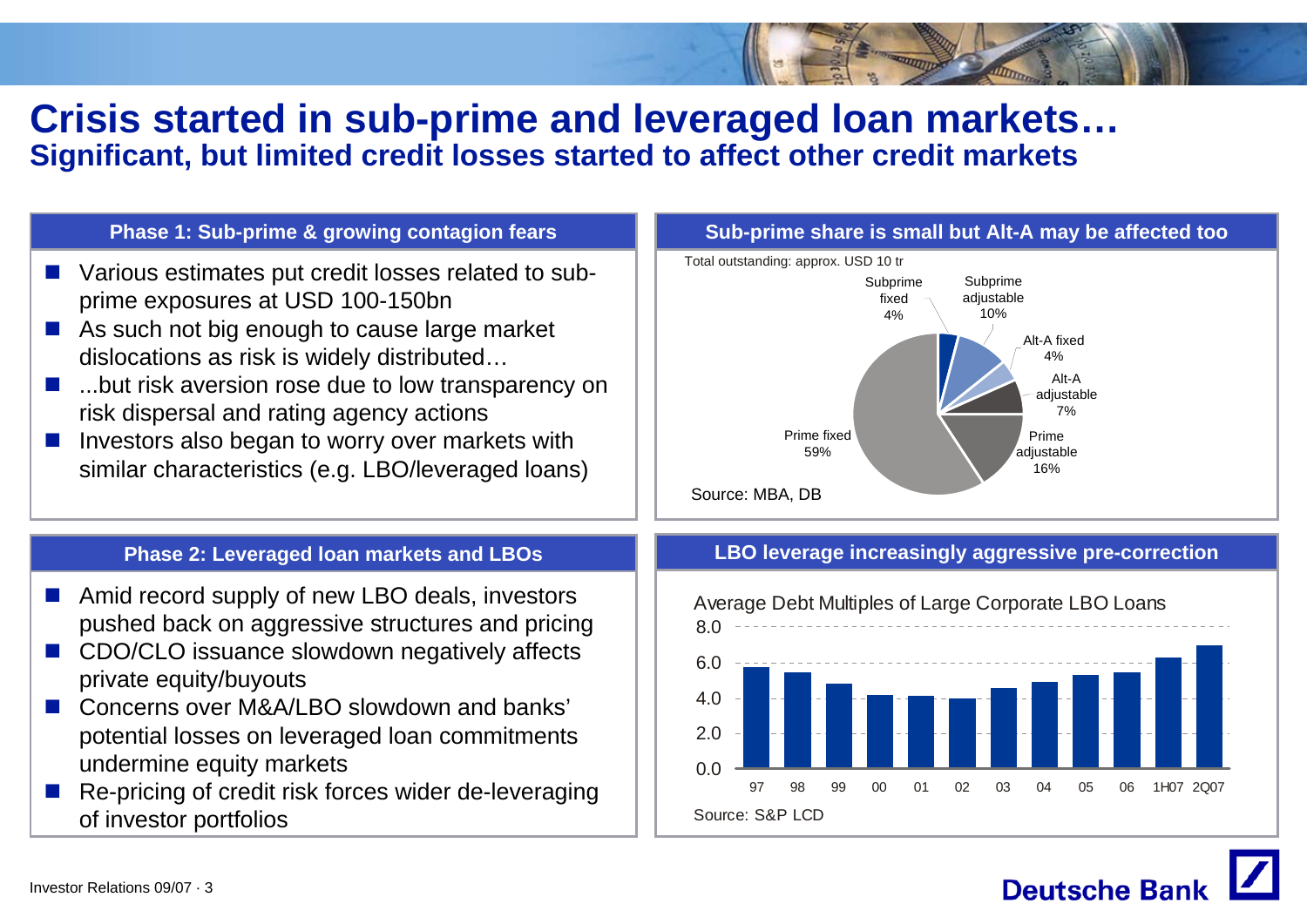# **…and spread over into money markets**

### **Extreme risk aversion hits money markets, spurring central banks to provide liquidity**

#### **Phase 3: IKB marks watershed**

- P. IKB proved to be a watershed event on large losses related to an off-balance-sheet conduit
- F. ABCP conduits, a USD 1.2tr market in US alone, come under investor scrutiny
- P. Inability to roll CP may cause back-up lines to be drawn
- P. Market realizes that assets may come on banks' balance sheets resulting in funding uncertainty for banks
- F. Concern over degree of banks' commitments to back-stop facilities strains interbank market
- P. Central banks forced to inject liquidity, Fed cuts discount rate by 50bps
- p. Sharp dislocations in key markets



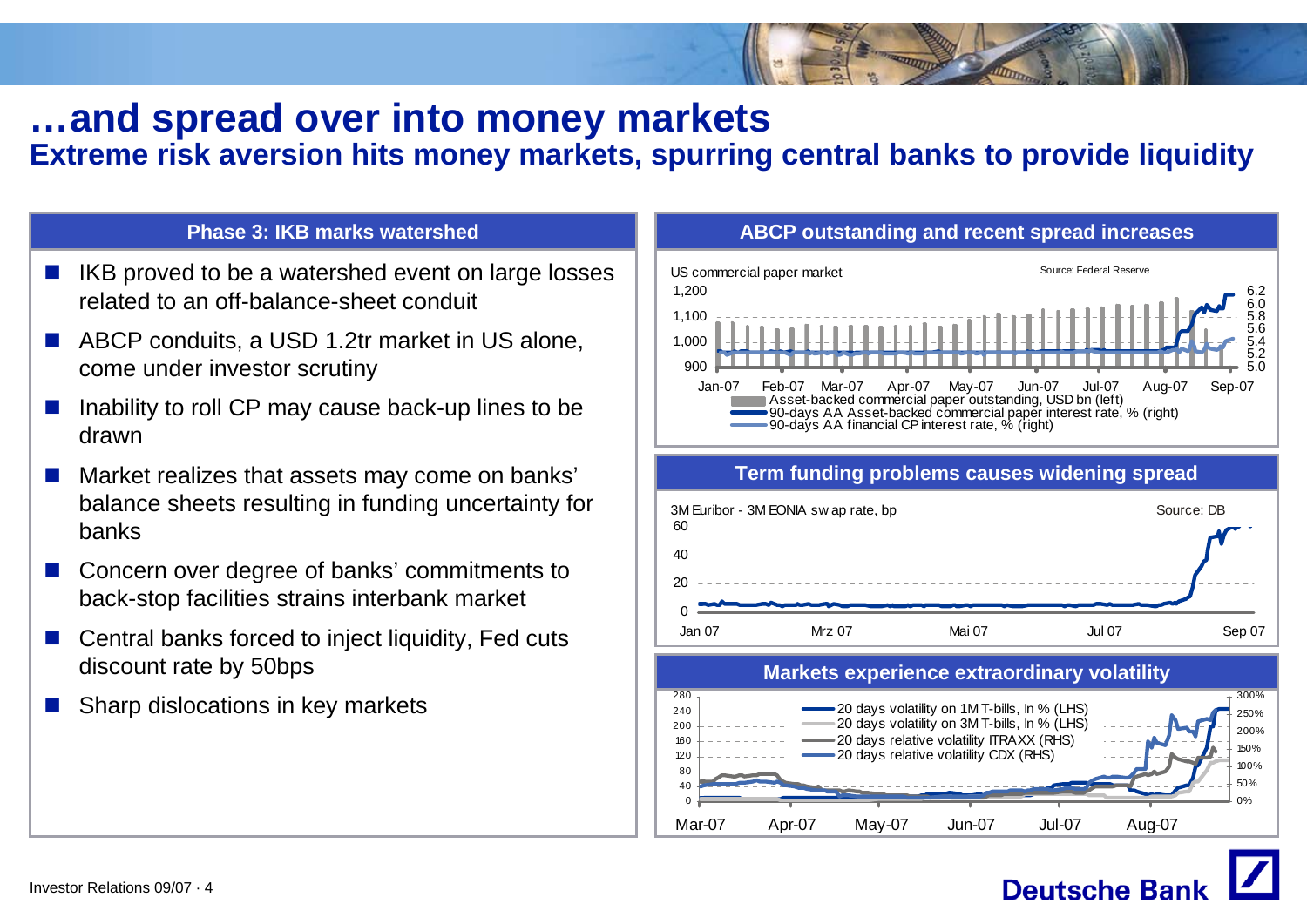# **Sub-prime risks are manageable**



(1) As of 22 Aug 2007 (2) EU 25, Japan, USA; data as of 31 Dec 2006; all values translated at year-end FX rates (3) Total outstanding amount of quoted shares at market value (4) In nominal value; outstanding volume as of 31 Dec 2005 (5) Excluding derivatives *Source: ECB, Federal Reserve, Deutsche Bank*



Investor Relations 09/07 · 5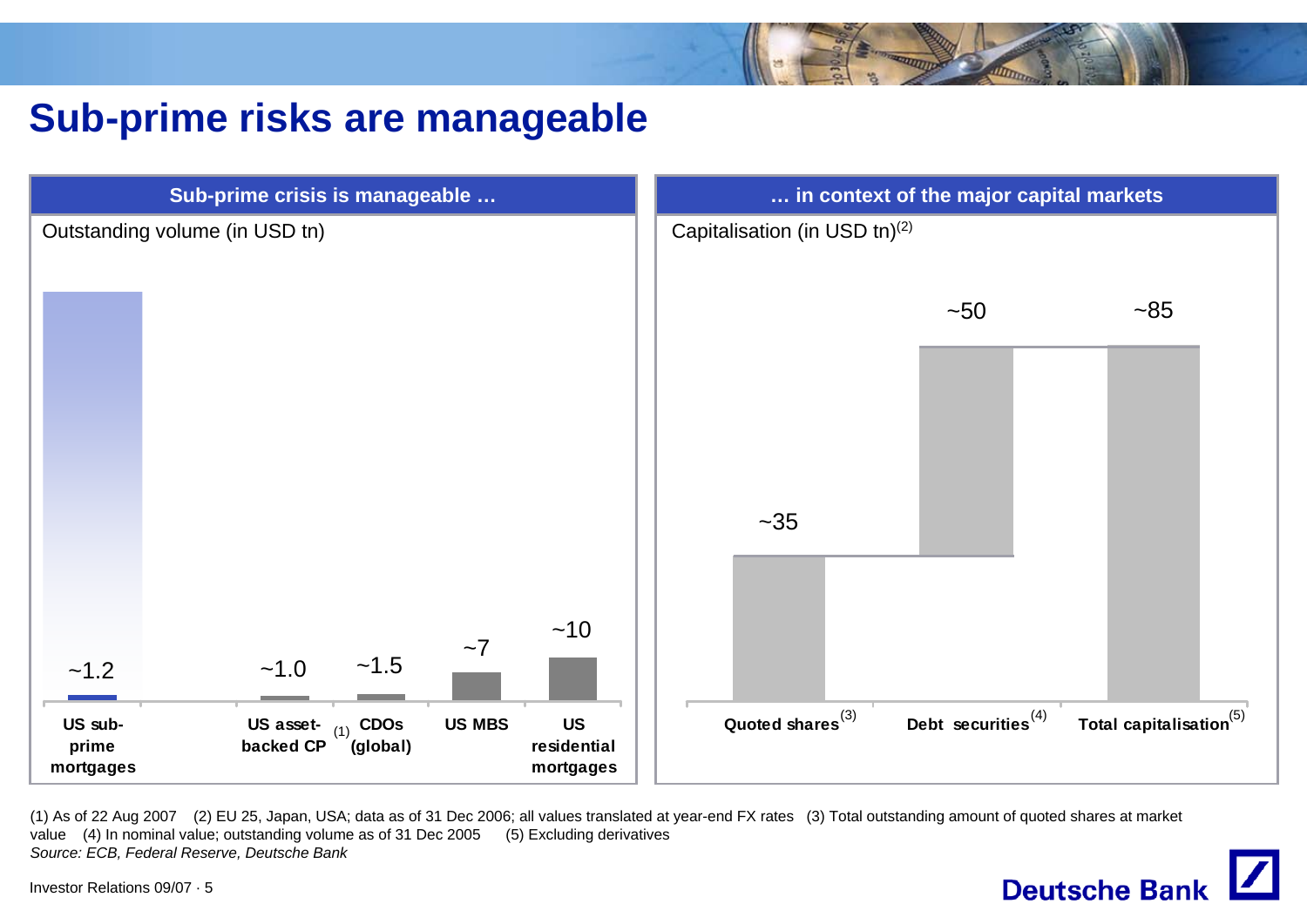# **Deutsche Bank exposures**

| <b>US sub-prime</b>                | ■ DB is not exposed to further deterioration in US sub-prime mortgages across its books<br>Exposure to US mortgage originators tightly managed and largely hedged                                                                                                                                                                                                                                                                                           |
|------------------------------------|-------------------------------------------------------------------------------------------------------------------------------------------------------------------------------------------------------------------------------------------------------------------------------------------------------------------------------------------------------------------------------------------------------------------------------------------------------------|
| <b>ABCP</b><br><b>conduits</b>     | ■ Total assets in DB-sponsored conduits of EUR 32 bn<br>Substantially all of which consolidated on balance sheet<br>The purpose of DB-sponsored conduits is to provide clients<br>and the bank with cheaper funding<br>DB-sponsored conduits include assets sourced by DB such as credit card receivables, auto<br>loans/student loans, mortgages, and mortgage backed securities<br>CP investors in DB-sponsored conduits have no exposure to US sub-prime |
| <b>Hedge funds</b>                 | High priority client segment<br>DB does not lend unsecured to hedge funds<br>Exposures are fully collateralized, margin calls are being met<br>Types of acceptable collateral governed by strict policies<br>Net exposure is marked to market and collateral is called on a daily basis                                                                                                                                                                     |
| <b>Leveraged</b><br><b>Finance</b> | Pipeline of sponsor loans: EUR 29 bn<br>In addition: equity bridges of EUR 750 m<br>High credit quality of pipeline                                                                                                                                                                                                                                                                                                                                         |

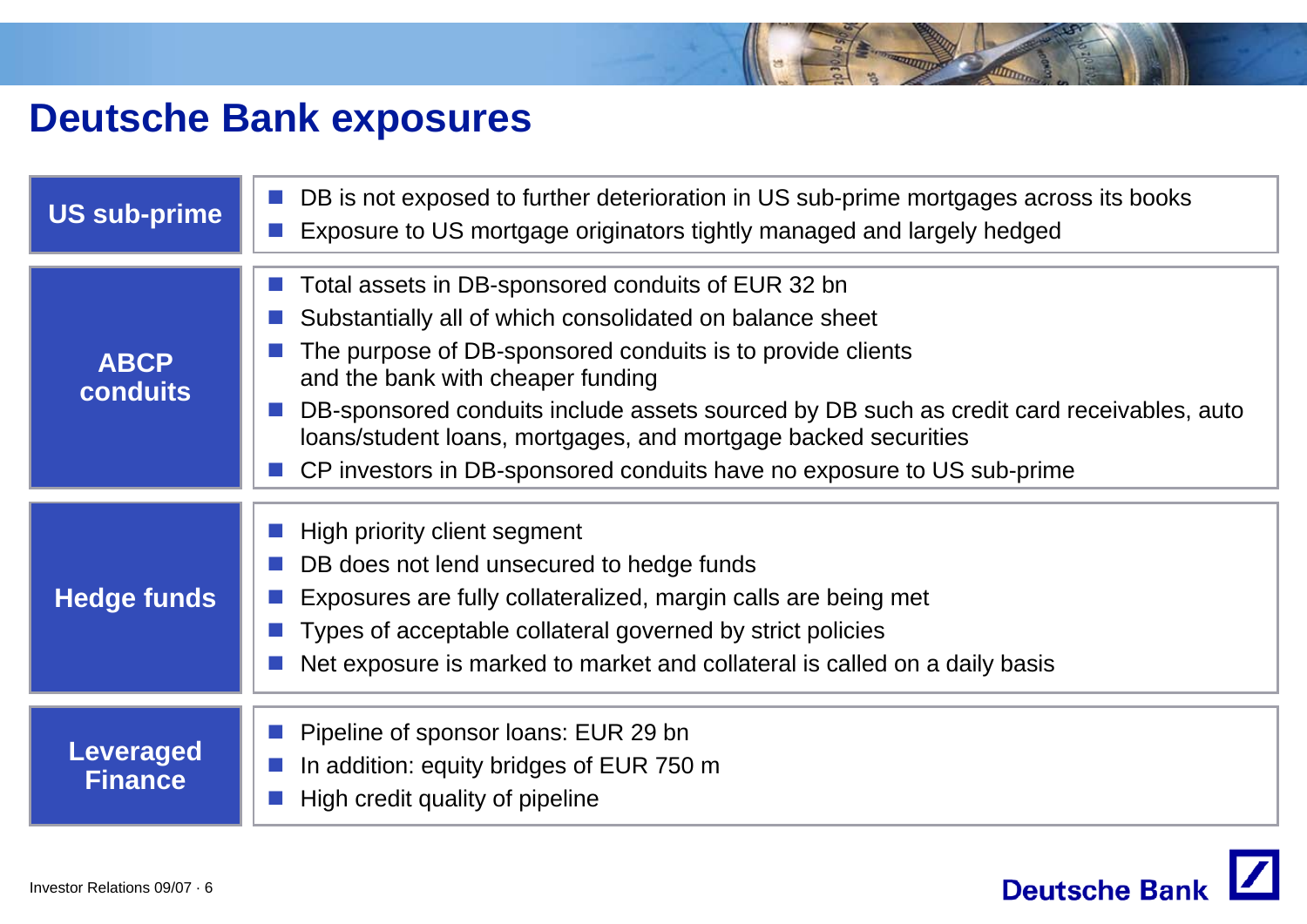### **A good risk management framework needs more than one metric to assess the risks – being bi- or tri-focal is best!**



Stress test measures are used for calculation of Economic Capital requirements for market risk

Understanding the risks inherent in particular products and developing sensitivities for the particular risk factors used in the product valuation. E.g.

- PV01's interest rate risk
- delta (including notional), vega, gamma, theta
- CS01's and net default exposure
- basis risk swaps versus treasuries etc.

Developing customized stress test scenarios for potential extreme market movements with resulting change in portfolio values to examine the "tail" risk in the **portfolio**.

Developing comprehensive scenarios for trading positions within specific **countries** in the case of a major event, allowing aggregation of P&L impact over different products and maturities

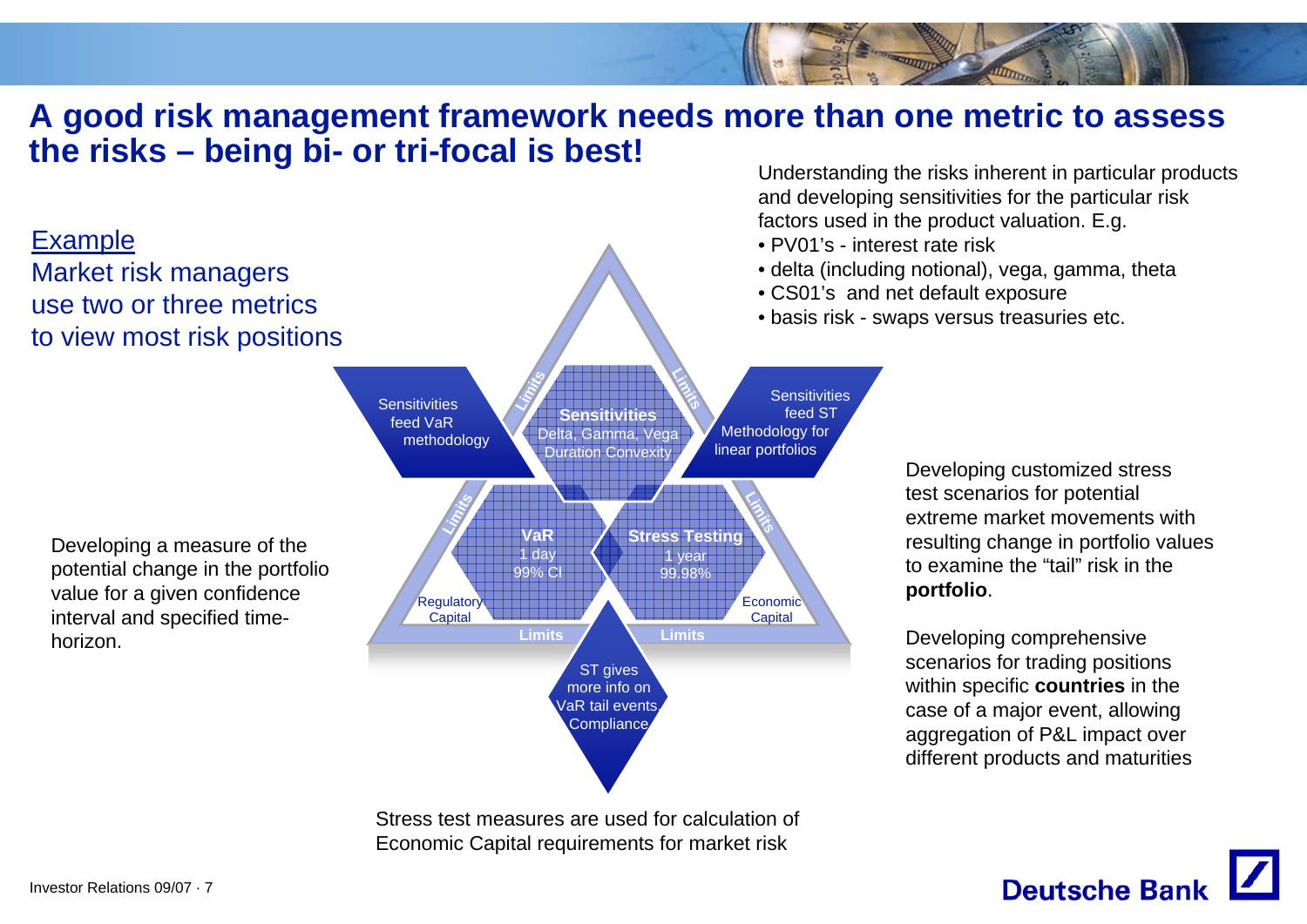### **Stable unsecured funding base due to broad diversification Capital market issues are well diversified**





\* Total outstanding of EUR 86 bn, which includes all debt evidenced by paper, with original maturity greater than 1 yr, as per 2Q2007

Investor Relations 09/07 · 8

# **Deutsche Bank**

**EUR**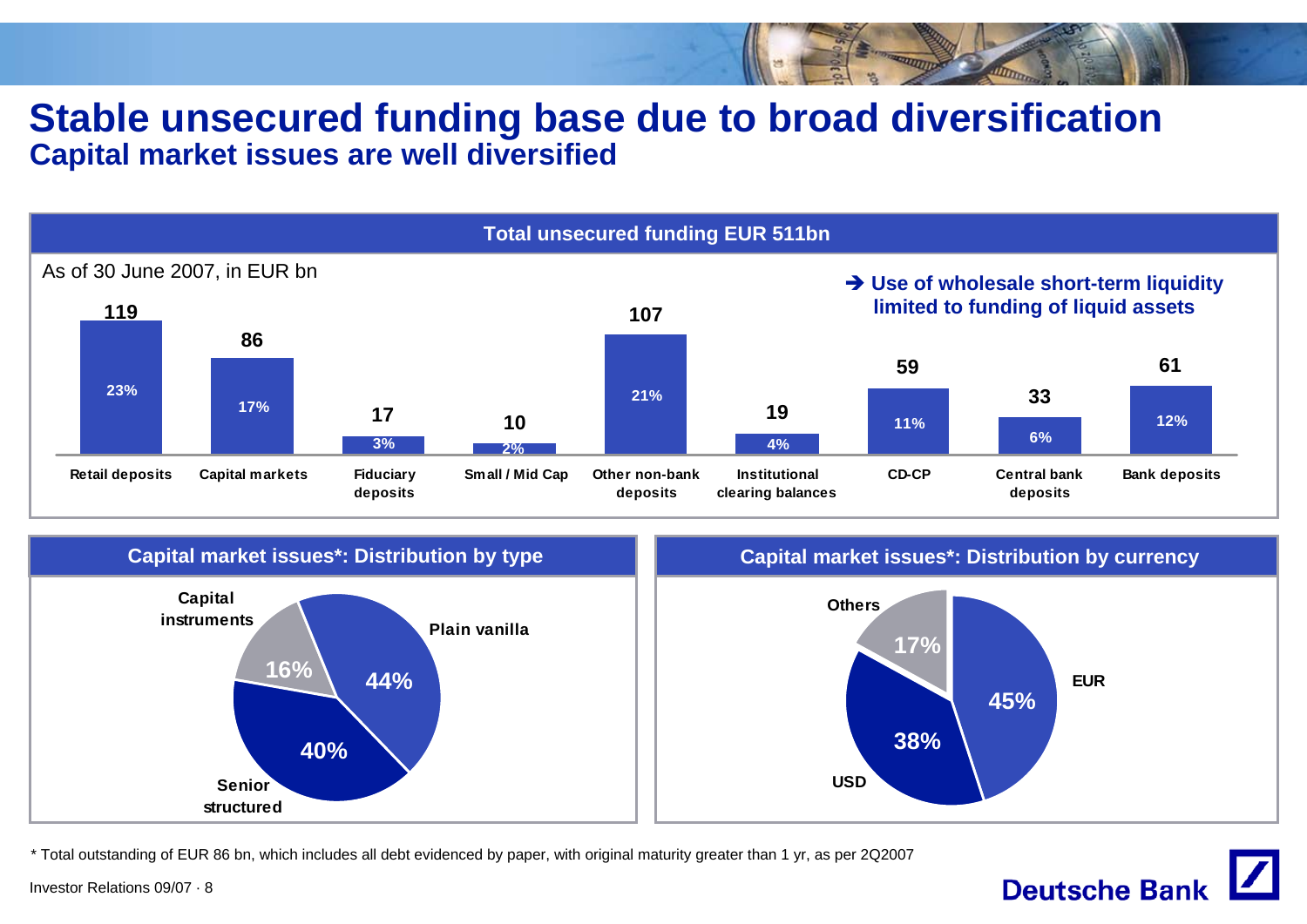# **Conditions for market confidence to return**

- **Increased transparency on losses** 
	- -Upcoming reporting seasons will bring some clarity
	- -More proactive approach would be desirable
- Restoration of trust in ratings
- Central bank must continue to provide liquidity until market confidence returns
- Return to prudent risk and liquidity management
	- -Healthy risk/reward-relationship to be re-established
- **Leveraged loan markets** 
	- Current pipeline needs to be worked through and reduced
	- -Renegotiation of deals